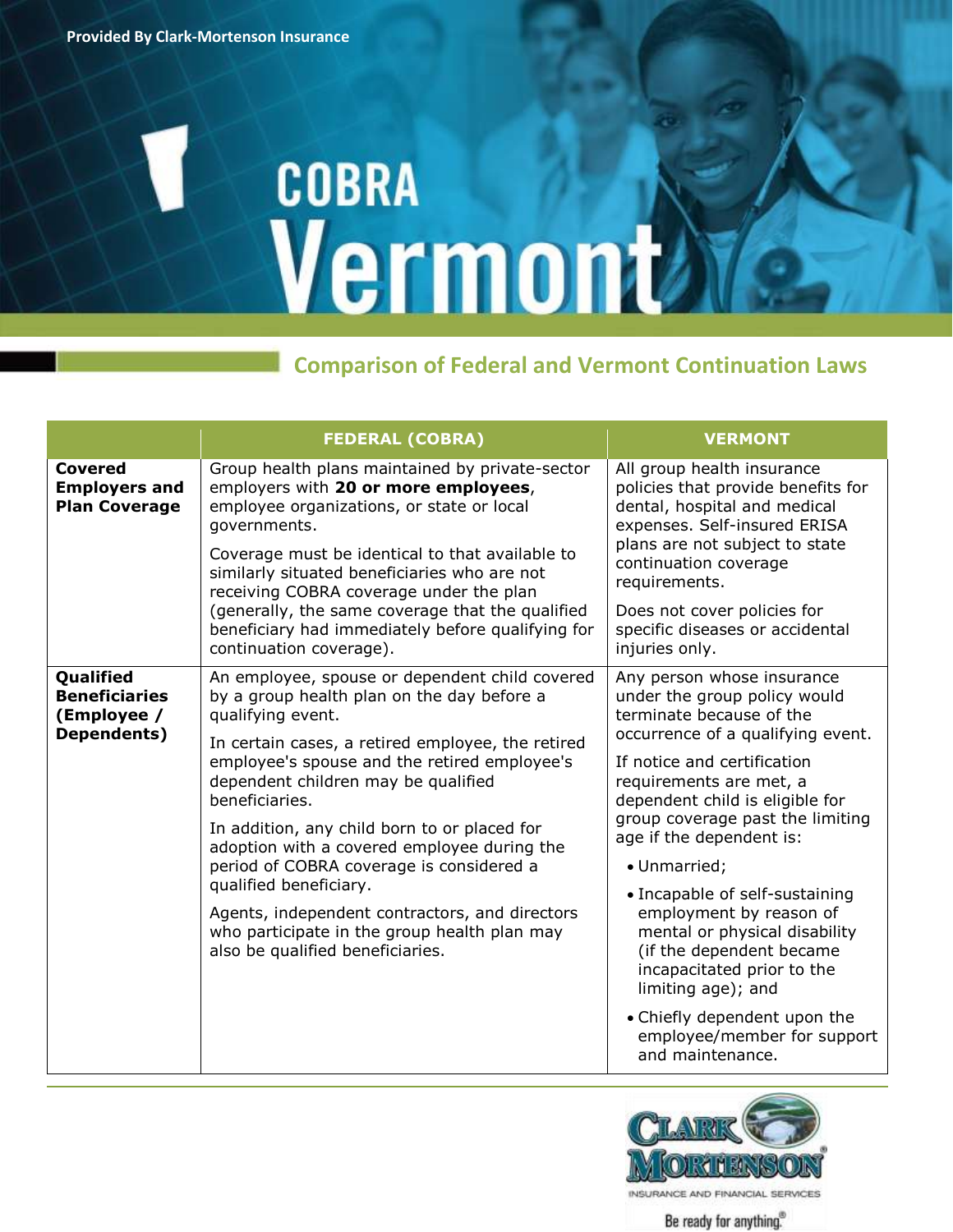| <b>Continuation</b> | 18 months - COBRA beneficiaries generally are                                                                                                                                                                                                                                                                                                                                                                                                                                                                                                                                                       | 18 months                                                                                  |
|---------------------|-----------------------------------------------------------------------------------------------------------------------------------------------------------------------------------------------------------------------------------------------------------------------------------------------------------------------------------------------------------------------------------------------------------------------------------------------------------------------------------------------------------------------------------------------------------------------------------------------------|--------------------------------------------------------------------------------------------|
| <b>Period</b>       | eligible for group coverage during a maximum of                                                                                                                                                                                                                                                                                                                                                                                                                                                                                                                                                     |                                                                                            |
|                     | 18 months for qualifying events due to<br>employment termination or reduction of hours of                                                                                                                                                                                                                                                                                                                                                                                                                                                                                                           |                                                                                            |
|                     | work.                                                                                                                                                                                                                                                                                                                                                                                                                                                                                                                                                                                               |                                                                                            |
|                     | <b>29 months</b> - Disability can extend the 18-month<br>period of continuation coverage for a qualifying<br>event that is a termination of employment or<br>reduction of hours. If certain requirements are<br>met, the entire family qualifies for an additional<br>11 months of COBRA continuation coverage.<br>Plans can charge 150% of the premium cost for<br>the extended period of coverage.<br>36 months - Certain qualifying events, or a<br>second qualifying event during the initial period<br>of coverage, may permit a beneficiary to receive<br>a maximum of 36 months of coverage. |                                                                                            |
|                     | 36 months - Under COBRA, participants,                                                                                                                                                                                                                                                                                                                                                                                                                                                                                                                                                              |                                                                                            |
|                     | covered spouses and dependent children may<br>continue their plan coverage when they would<br>otherwise lose coverage due to divorce (or legal<br>separation) for a maximum of 36 months.                                                                                                                                                                                                                                                                                                                                                                                                           |                                                                                            |
| Qualifying          | <b>Qualifying Events for Employees:</b>                                                                                                                                                                                                                                                                                                                                                                                                                                                                                                                                                             | <b>Qualifying Events for</b>                                                               |
| <b>Events</b>       | Voluntary or involuntary termination of<br>$\bullet$                                                                                                                                                                                                                                                                                                                                                                                                                                                                                                                                                | <b>Employees:</b>                                                                          |
|                     | employment for reasons other than gross<br>misconduct (18 months)                                                                                                                                                                                                                                                                                                                                                                                                                                                                                                                                   | • Loss of employment, including<br>reduction in hours                                      |
|                     | Reduction in the number of hours of<br>$\bullet$<br>employment (18 months)                                                                                                                                                                                                                                                                                                                                                                                                                                                                                                                          | <b>Qualifying Events for</b><br><b>Spouses:</b>                                            |
|                     | <b>Qualifying Events for Spouses:</b>                                                                                                                                                                                                                                                                                                                                                                                                                                                                                                                                                               | · Divorce, dissolution or legal                                                            |
|                     | Voluntary or involuntary termination of<br>$\bullet$<br>the covered employee's employment for<br>any reason other than gross misconduct<br>$(18$ months)                                                                                                                                                                                                                                                                                                                                                                                                                                            | separation of covered<br>employee from employee's<br>spouse or civil union partner;<br>and |
|                     | Reduction in the hours worked by the<br>$\bullet$<br>covered employee (18 months)                                                                                                                                                                                                                                                                                                                                                                                                                                                                                                                   | • Death of covered<br>employee/member                                                      |
|                     | Covered employee's becoming entitled to<br>$\bullet$<br>Medicare (36 months)                                                                                                                                                                                                                                                                                                                                                                                                                                                                                                                        | <b>Qualifying Events for</b><br><b>Dependent Children:</b>                                 |
|                     | Divorce or legal separation of the covered<br>$\bullet$<br>employee (36 months)                                                                                                                                                                                                                                                                                                                                                                                                                                                                                                                     | • Dependent child ceasing to<br>qualify as dependent child<br>under policy; and            |
|                     | Death of the covered employee (36<br>$\bullet$<br>months)                                                                                                                                                                                                                                                                                                                                                                                                                                                                                                                                           | • Death of covered<br>employee/member                                                      |
|                     | <b>Qualifying Events for Dependent Children:</b>                                                                                                                                                                                                                                                                                                                                                                                                                                                                                                                                                    |                                                                                            |
|                     | Loss of dependent child status under the<br>plan rules (36 months)                                                                                                                                                                                                                                                                                                                                                                                                                                                                                                                                  |                                                                                            |
|                     | Voluntary or involuntary termination of                                                                                                                                                                                                                                                                                                                                                                                                                                                                                                                                                             |                                                                                            |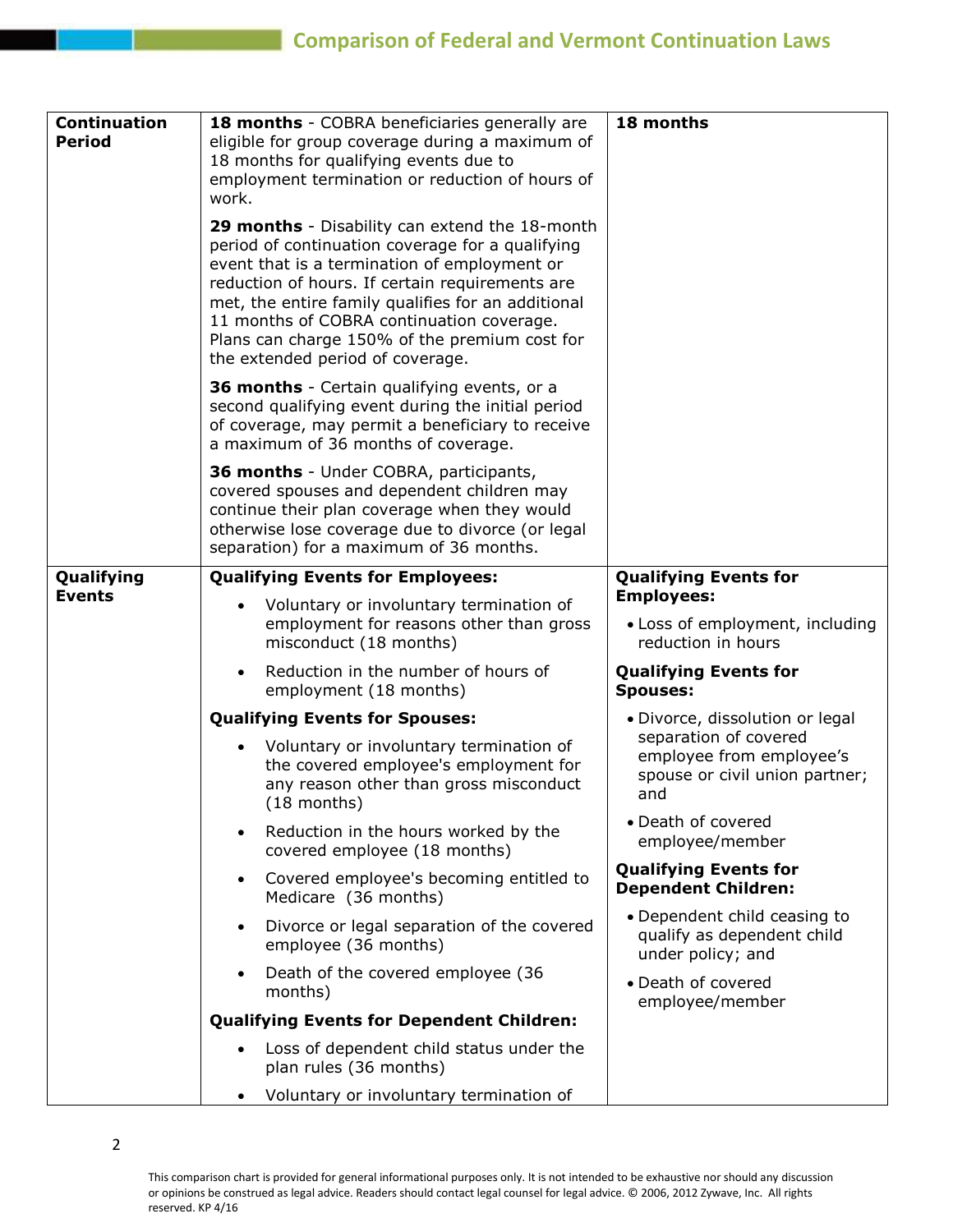|                               | the covered employee's employment for<br>any reason other than gross misconduct<br>$(18$ months)<br>Reduction in the hours worked by the<br>$\bullet$<br>covered employee (18 months)<br>Covered employee's becoming entitled to<br>$\bullet$<br>Medicare (36 months)<br>Divorce or legal separation of the covered<br>$\bullet$<br>employee (36 months)<br>Death of the covered employee (36<br>months)                                                                                                                                                                                                                                                                                                                                                               |                                                                                                                                                                                                                                                                                                                                                                                                                                                                                                                                              |
|-------------------------------|------------------------------------------------------------------------------------------------------------------------------------------------------------------------------------------------------------------------------------------------------------------------------------------------------------------------------------------------------------------------------------------------------------------------------------------------------------------------------------------------------------------------------------------------------------------------------------------------------------------------------------------------------------------------------------------------------------------------------------------------------------------------|----------------------------------------------------------------------------------------------------------------------------------------------------------------------------------------------------------------------------------------------------------------------------------------------------------------------------------------------------------------------------------------------------------------------------------------------------------------------------------------------------------------------------------------------|
| <b>Eligibility</b>            | To be eligible for COBRA coverage, must have<br>been enrolled in employer's health plan before<br>the qualifying event and health plan must<br>continue to be in effect for active employees.<br>COBRA continuation coverage is available upon<br>the occurrence of a qualifying event that would,<br>except for the COBRA continuation coverage,<br>cause an individual to lose his or her health care<br>coverage.                                                                                                                                                                                                                                                                                                                                                   | Continuation coverage is NOT<br>available if:<br>• The deceased person or<br>employee was not insured<br>under the group policy on the<br>date of the qualifying event;<br>• The person is covered by<br>Medicare;<br>• The person has other group<br>dental or hospital and<br>medical coverage under<br>which the person was not<br>covered prior to the<br>qualifying event and no<br>preexisting condition<br>exclusion applies; or<br>• The person's employment<br>was terminated for<br>misconduct.                                    |
| <b>Notice</b><br>Requirements | Health plan administrators must provide an<br>initial general notice when group health<br>coverage begins.<br>When a qualifying event occurs, health plan<br>administrators must provide an election notice<br>regarding rights to COBRA continuation benefits<br>to each qualifying beneficiary who loses plan<br>coverage in connection with the qualifying event.<br>Employers must notify their plan administrators<br>within 30 days after an employee's termination<br>or after a reduction in hours that causes an<br>employee to lose health benefits.<br>The plan administrator must provide notice to<br>individual employees of their right to elect<br>COBRA coverage (election notice) within 14 days<br>after the administrator has received notice from | Notice of continuation and<br>conversion privileges must be<br>included in each certificate of<br>coverage.<br>Notice of continuation privilege<br>must be provided by employer to<br>employee within 30 days<br>following occurrence of any<br>qualifying event.<br>Person electing continuation<br>must make election in writing<br>within 60 days of notification of<br>right to continuation coverage.<br>Initial contribution must<br>accompany notice of election,<br>which must include payment for<br>the period from the qualifying |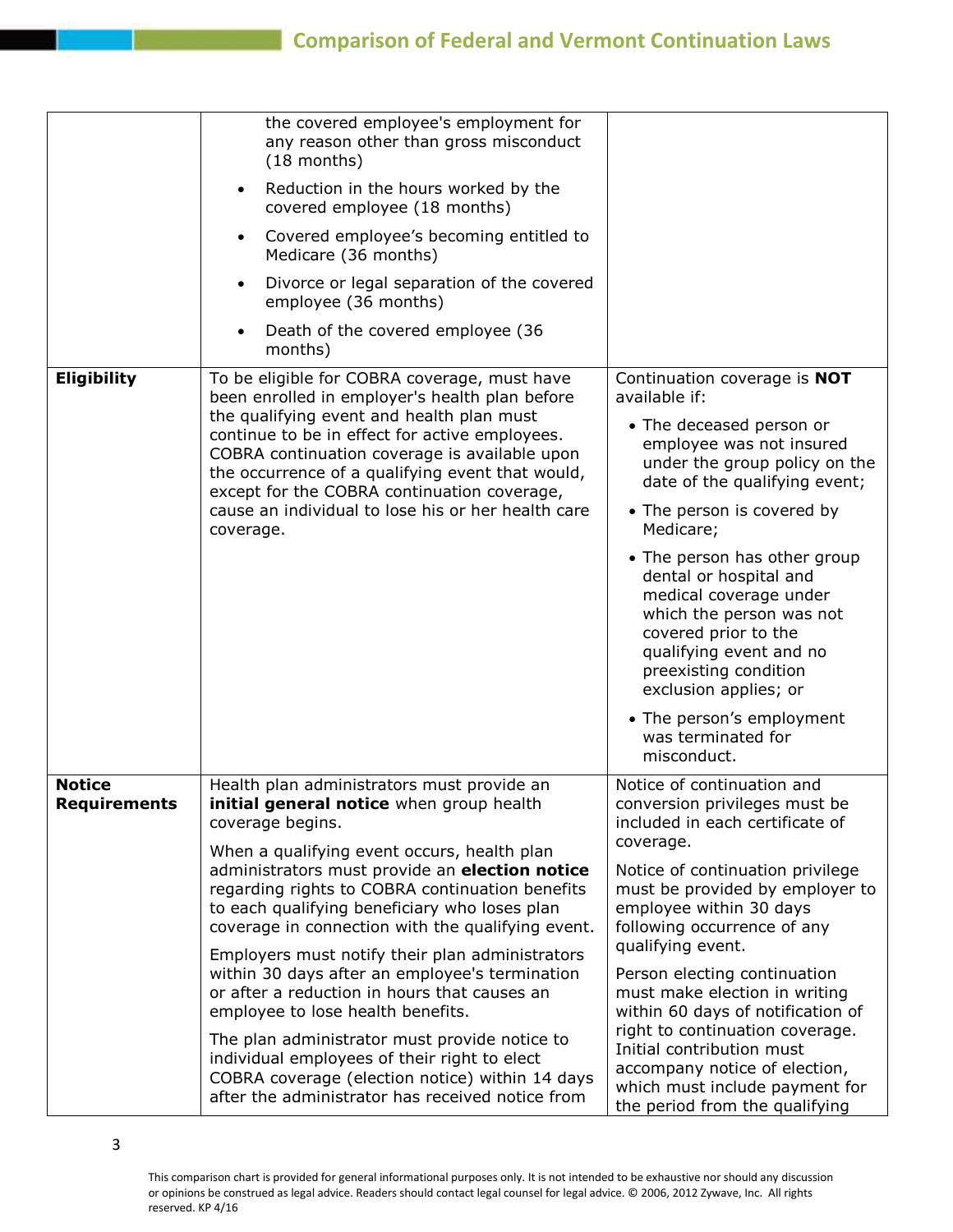|                                    | the employer.<br>Employee must respond to this notice and elect<br>COBRA coverage by the 60th day after the<br>written notice is sent or the day health care<br>coverage ceased, whichever is later. Otherwise,<br>employee will lose all rights to COBRA benefits.                                                                                                                                                                                                                                                                                                                                                                                                                                                                                                                                                                                                                                                                                                                                              | event through the end of the<br>month in which election is made.                                                                                                                                                                                                                                                                                                                                                                                                                                                                                                                                                                                                          |
|------------------------------------|------------------------------------------------------------------------------------------------------------------------------------------------------------------------------------------------------------------------------------------------------------------------------------------------------------------------------------------------------------------------------------------------------------------------------------------------------------------------------------------------------------------------------------------------------------------------------------------------------------------------------------------------------------------------------------------------------------------------------------------------------------------------------------------------------------------------------------------------------------------------------------------------------------------------------------------------------------------------------------------------------------------|---------------------------------------------------------------------------------------------------------------------------------------------------------------------------------------------------------------------------------------------------------------------------------------------------------------------------------------------------------------------------------------------------------------------------------------------------------------------------------------------------------------------------------------------------------------------------------------------------------------------------------------------------------------------------|
|                                    | Spouses and dependent children covered under<br>such health plan have independent rights to elect<br>COBRA coverage upon employee's termination or<br>reduction in hours.                                                                                                                                                                                                                                                                                                                                                                                                                                                                                                                                                                                                                                                                                                                                                                                                                                        |                                                                                                                                                                                                                                                                                                                                                                                                                                                                                                                                                                                                                                                                           |
| <b>Termination of</b><br>Coverage  | Coverage begins on the date that coverage<br>would otherwise have been lost by reason of a<br>qualifying event and will end at the end of the<br>maximum period. It may end earlier if:<br>Premiums are not paid on a timely basis.<br>The employer ceases to maintain any<br>$\bullet$<br>group health plan.<br>After the COBRA election, coverage is<br>obtained with another employer group<br>health plan that does not contain any<br>exclusion or limitation with respect to any<br>pre-existing condition of the beneficiary.<br>However, if other group health coverage<br>is obtained prior to the COBRA election,<br>COBRA coverage may not be<br>discontinued, even if the other coverage<br>continues after the COBRA election.<br>After the COBRA election, a beneficiary<br>becomes entitled to Medicare benefits.<br>However, if Medicare is obtained prior to<br>COBRA election, COBRA coverage may<br>not be discontinued, even if the other<br>coverage continues after the COBRA<br>election. | Coverage begins the date that<br>insurance under the policy would<br>have terminated due to a<br>qualifying event and lasts for the<br>18-month maximum coverage<br>period. It may end earlier if:<br>• Payment of contribution is<br>not timely;<br>• Person is covered by<br>Medicare;<br>• Person is covered by any<br>other group insured or<br>uninsured arrangement that<br>provides group dental<br>coverage or hospital and<br>medical coverage under<br>which person was not<br>covered immediately prior to<br>occurrence of qualifying<br>event, and no preexisting<br>condition exclusion applies;<br>or<br>• Group policy is terminated<br>and not replaced. |
| <b>Conversion</b><br><b>Rights</b> | Some plans allow participants and beneficiaries<br>to convert group health coverage to an individual<br>policy. If this option is generally available from<br>the plan, a qualified beneficiary who pays for<br>COBRA coverage must be given the option of<br>converting to an individual policy at the end of<br>the COBRA continuation coverage period. The<br>option must be given to enroll in a conversion<br>health plan within 180 days before COBRA<br>coverage ends. The premium for a conversion<br>policy may be more expensive than the premium<br>of a group plan, and the conversion policy may<br>provide a lower level of coverage. The conversion<br>option, however, is not available if the<br>beneficiary ends COBRA coverage before                                                                                                                                                                                                                                                         | Any person whose insurance<br>would terminate because of<br>death or loss of employment of<br>employee or member is entitled<br>to a converted policy, without<br>evidence of insurability. The<br>converted policy must not<br>exclude preexisting conditions<br>covered by the group plan.<br>Written application and first<br>premium payment must be made<br>not later than 30 days prior to<br>date of termination of<br>continuation of group policy.                                                                                                                                                                                                               |